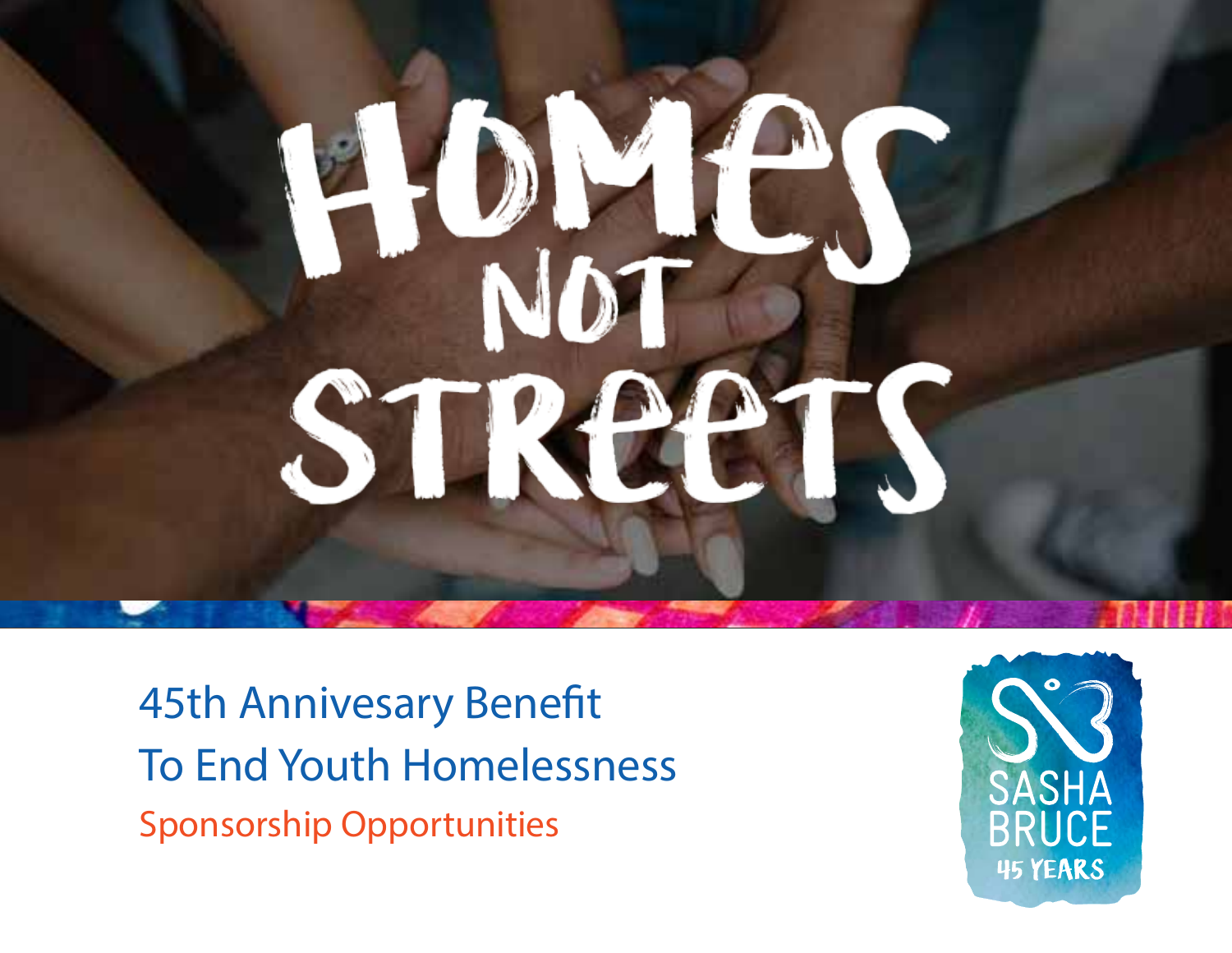

### SASHA BRUCE YOUTHWORK

For 45 years, Sasha Bruce Youthwork has worked to improve the lives of runaway, homeless, neglected, and at-risk youth and their families in the Washington, DC area.

As the city's premire 24-hour service provider for homeless youth, SBY helps youth find shelter and safety in times of crisis, and provides other wraparound services that include workforce development and life skills training.

It's Pillars of Opportunity are designed to stabilize, empower, and transform the lives of homeless youth.



The Sasha Bruce 24/7 Crisis Hotline helps youth find emergency shelter and safe places in times of crisis. Youth experiencing a crisis are encouraged to call: (202) 547-7777.

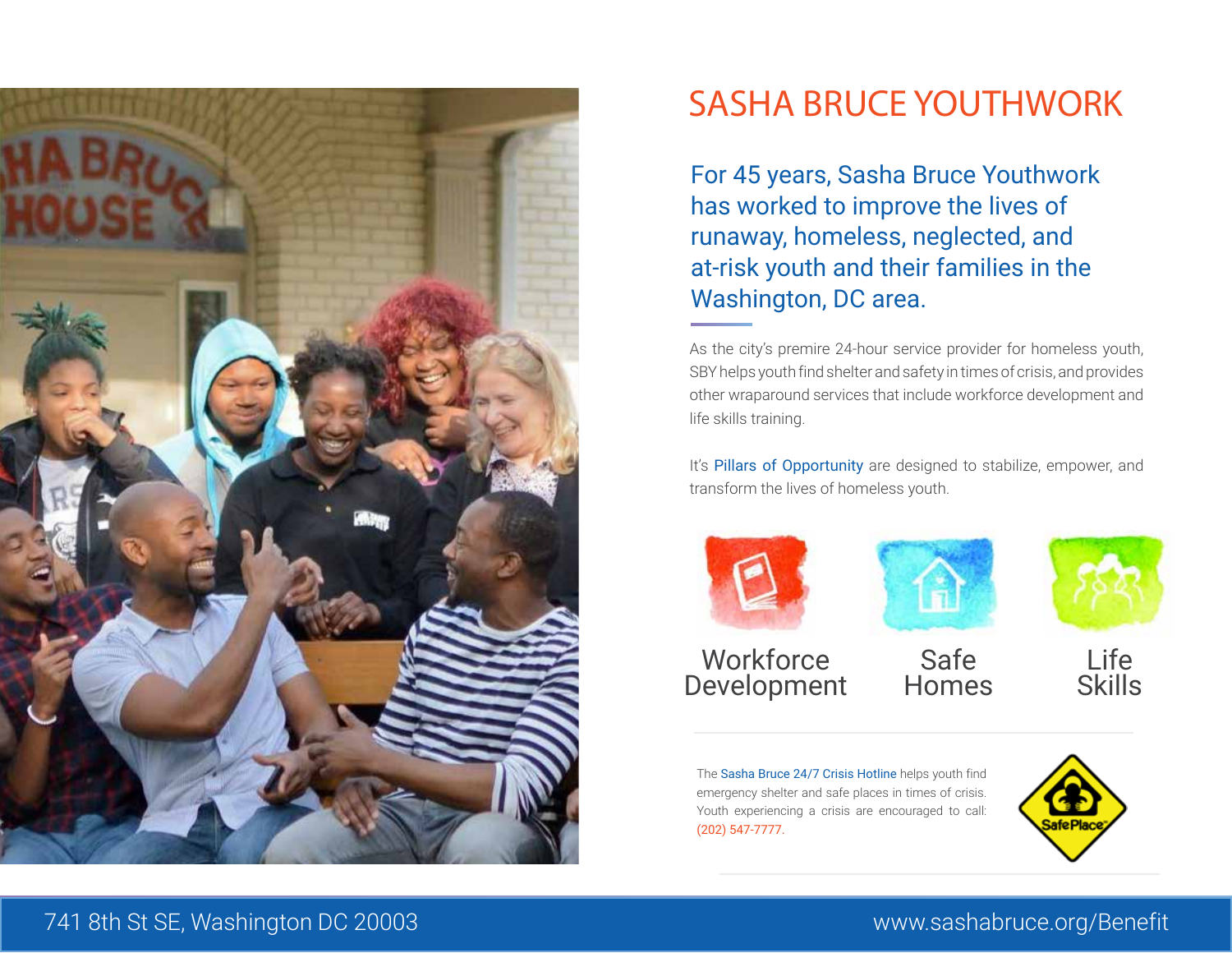

## The Benefit to End Youth Homelessness

April 22, 2020 | 6:00 PM Washington National Cathedral

The Benefit to End Youth Homelessness is the premiere event to celebrate youth that have overcome homelessness and the advocates that make it possible. Join us for the 45th Anniversary Benefit as we honor The Honorable Valerie Jarrett and Marie Ridder for their tireless commitment to homeless youth.

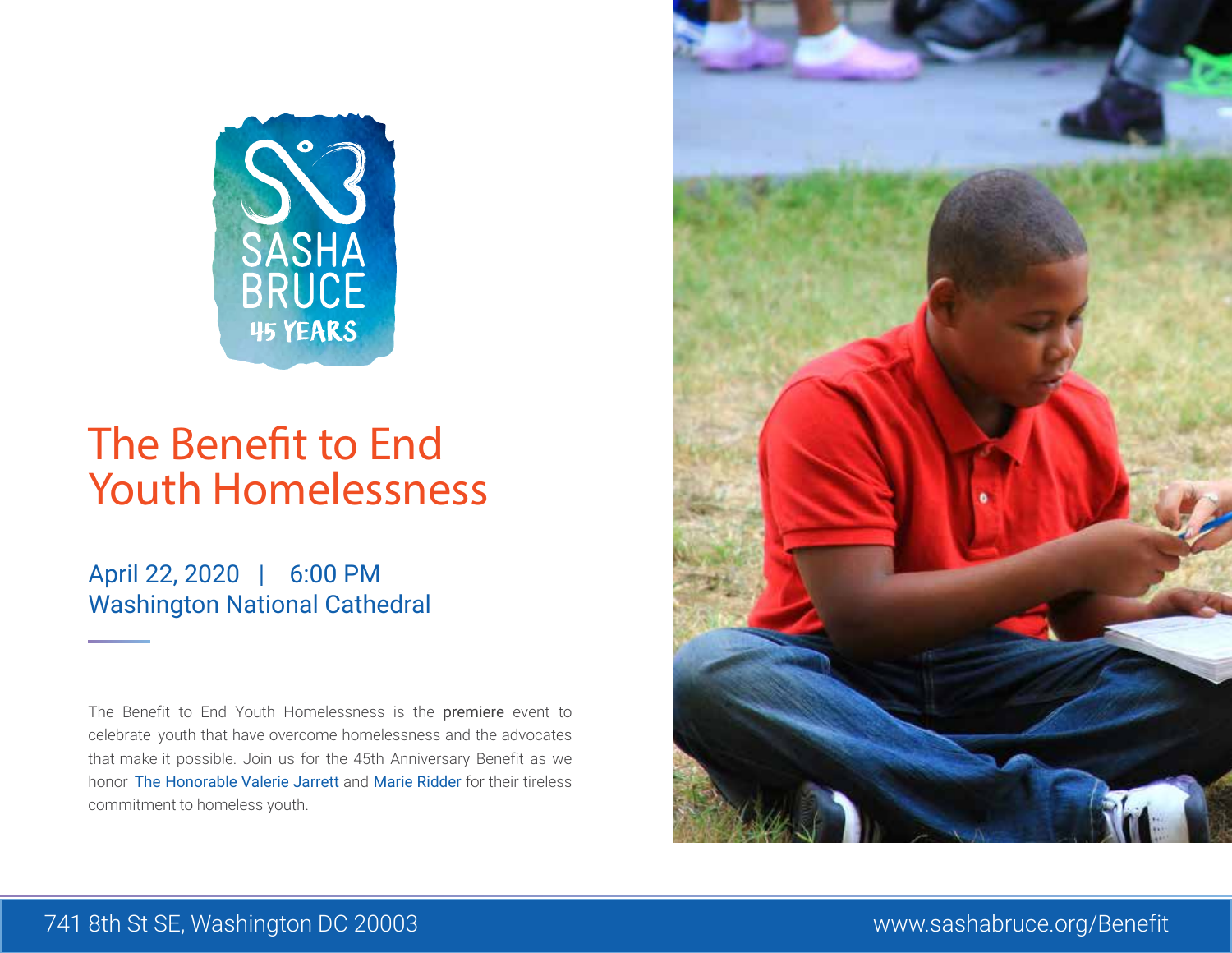

## Event Details

Join Sasha Bruce Youthwork and nearly 500 supporters as we celebrate 45 years of caring for homeless youth in the DC Region. This year's event is sure to be a night to remember. Funds raised during support Sasha Bruce efforts to end youth homelessness in the DC region.

#### Honorary Chair

Mayor Muriel Bowser District of Columbia

#### Co-Chairs

Jonathan & Hannah Allen Tim Watkins & Todd Gambil

#### Honorees

The Honorable Valerie Jarrett Marie Ridder

#### Musical Entertainment

Denyce Graves American Mezzo-Soprano

Brandon Stansell Country SInger and Songwritter

#### Jon and Hannah Allen Innovation Lounge Partership Opportunities www.SashaBruce.org - page 5 741 8th St SE, Washington DC 20003 www.sashabruce.org/Benefit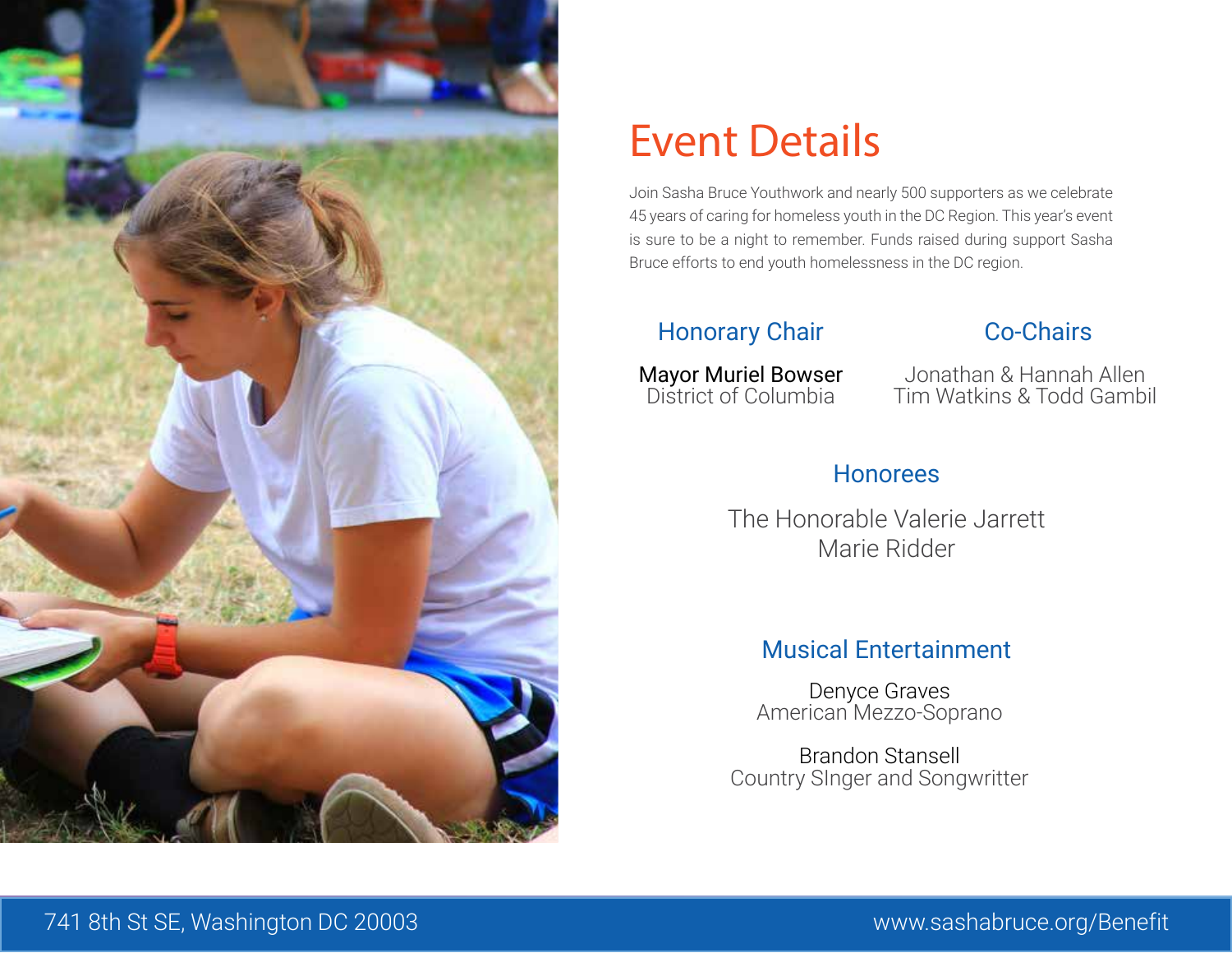# SPONSORSHIP LEVELS & BENEFITS

#### 45th Anniversary Torch-Bearer \$100,000 (\$98,620 tax deductible)

Become a pioneer of our Building for the Future Campaign.

- Exclusive public recognition as a Torch-Bearer at the Benefit
- Company logo or name prominently listed on event materials and digital outlets with a live link to your website
- Recognition in the Sasha Bruce Youthwork annual report
- Exclusive tour of Jonathan & Hannah Allen Innovation Lounge facilitated by its sponsors
- Table of 12 guests to the Benefit with VIP access
- Invitation for 12 guests to VIP sponsor thank you party (Fall 2020)

#### Family Reunification Champion \$50,000 (\$49,080 tax deductible)

Help reunify 50 youth with strengthened families.

- Exclusive public recognition as a Family Reunification Champion at the Benefit
- Company logo or name prominently listed on event materials and digital outlets with a live link to your website
- Recognition in the Sasha Bruce Youthwork annual report
- Table of 10 guests to the Benefit with VIP access
- Invitation for 8 guests to VIP sponsor thank you party (Fall 2020)

#### Safe Homes Sponsor \$25,000 (\$24,160 tax deductible)

Help offer emergency shelter at the Sasha Bruce House for 8 youth.

- Secial acknowledgement on screens at the Benefit as a Safe Homes Sponsor
- Company logo or name prominently listed on event materials and digital outlets with a live link to your website
- Table of 10 guests to the Benefit with VIP access
- Invitation for 6 guests to VIP sponsor thank you party (Fall 2020)

#### #HomesNotStreets Advocate \$15,000 (\$14,540 tax deductible)

Provide 2 weeks of shelter at Promise Place, Prince George's County emergency shelter.

- Special acknowledgement on screens at the Benefit as a #HomesNotStreets Advocate
- Company logo or name prominently listed on event materials
- Table of 8 quests to the Benefit with VIP access
- Invitation for 4 guests to VIP sponsor thank you party (Fall 2020)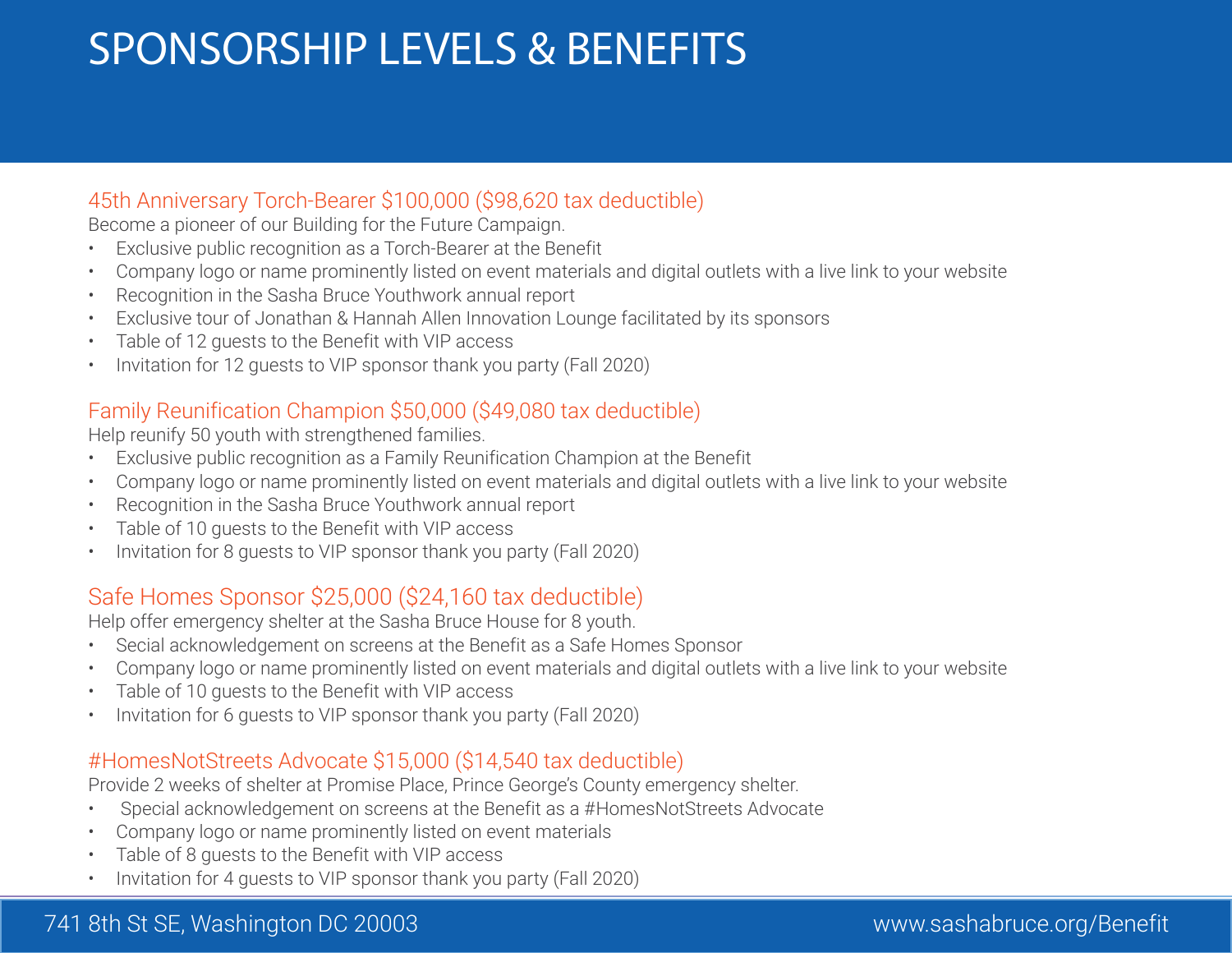# SPONSORSHIP LEVELS & BENEFITS

#### Drop-in Centers Sustainer \$10,000 (\$9,540 tax deductible)

Ensure life-sustaining harm reduction services for 16 homeless young people.

- Special acknowledgement on screens at the Benefit as a Drop-In Centers Sustainer
- Company logo or name prominently listed on event materials
- Table of 8 guests to the Benefit with VIP access
- Sponsorship of 2 Sasha Bruce Participants to the Benefit

#### Lucas Kaempfer Workforce and Education Mentor \$5,000 (\$4,800 tax deductible)

Provide high school graduation and career placement services for 5 young people.

- Listing as a Lucas Kaempfer Workforce and Education Mentor on event materials
- Table of 8 guests to the Benefit with VIP access

#### Health and Lifestyle Promoter \$2,000 (\$1,800 tax deductible)

Provide food and healthcare essentials for ten Sasha Bruce youth for two weeks.

- Special listing as Health and Lifestyle Promoter on event materials
- Tickets for 2 guests to the Benefit
- Sponsorship of 1 Sasha Bruce Participant to the Benefit

#### Benefit Supporter \$1,000 (\$900 Tax Deductible)

- Listing as Benefit Supporter in the Program
- 1 ticket to the Benefit

SPONSORSHIP COMMITMENTS MUST BE RECEIVED BY FEBRUARY 20, 2020 TO BE INCLUDED IN THE PRINTED INVITATION.